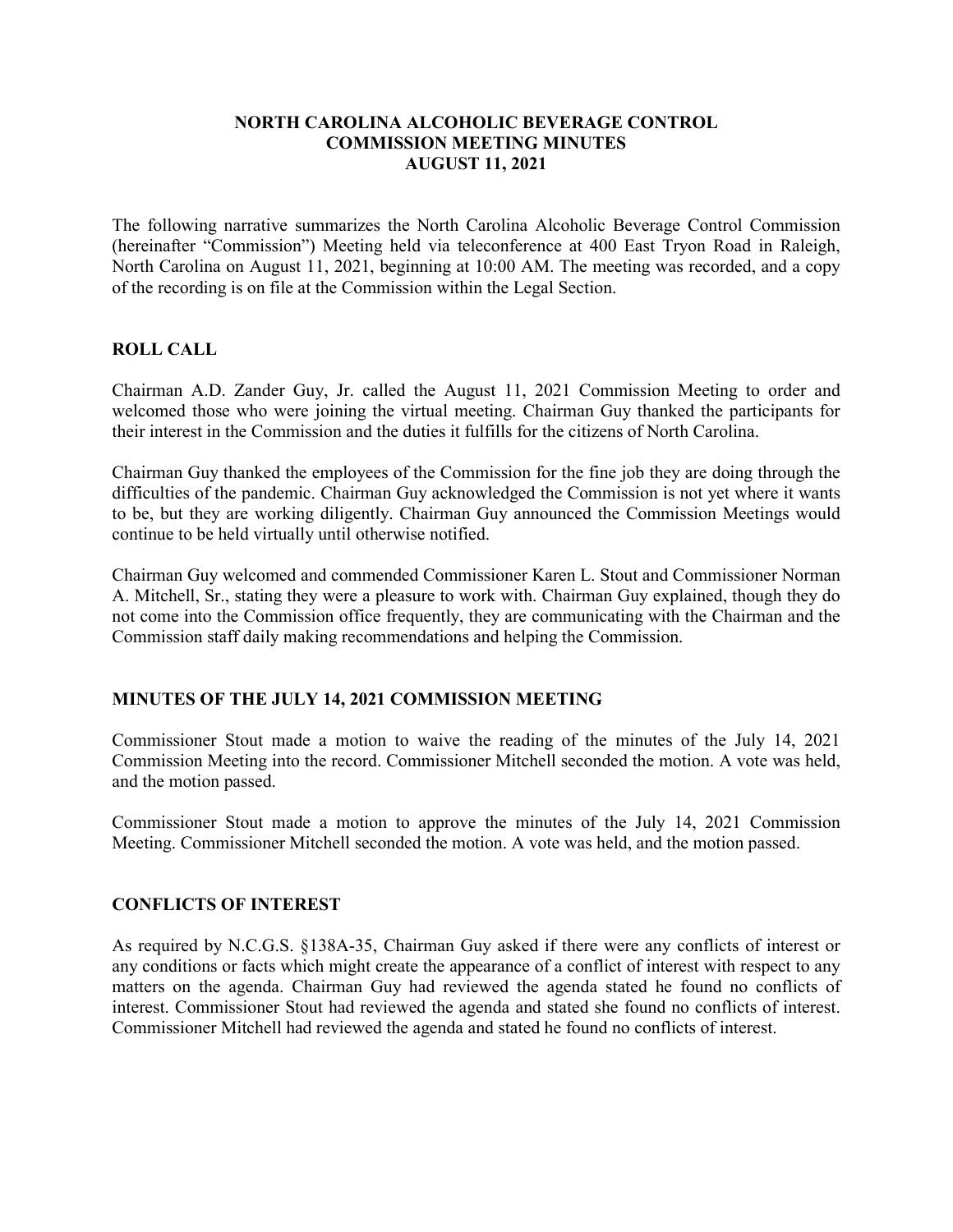#### **I. HEARING CASES AND OFFERS IN COMPROMISE – 44**

Chairman Guy recognized Assistant General Counsel Renee Metz regarding the cases on the agenda. Mrs. Metz stated agenda case number 1 was a contested case. Mrs. Metz explained the case was assigned to Assistant Counsel Rachel Spears and attorney Matthew Sylva had represented the permittee. Mrs. Metz stated the alleged offenses were four Executive Order violations and an afterhours violation. Mrs. Metz explained the Administrative Law Judge had issued an order for sanctions for failure to file a Prehearing Statement. Mrs. Metz stated the judge ordered a \$500.00 penalty which would be due by September 3, 2021, if the Commission so approved.

Commissioner Mitchell made a motion to follow the staff recommendation. Commissioner Stout seconded the motion. A vote was held, and the motion passed.

Mrs. Metz asked if anyone was present regarding cases 2 through 44 and wished to address the Commission. Chairman Guy asked again, if anyone was present regarding cases 2 through 44 who wished to address the Commission. As there was no response, Mrs. Metz stated staff recommended the ratification of the remaining Offer in Compromise cases.

Commissioner Stout made a motion to ratify the remaining Offers in Compromise. Commissioner Mitchell seconded the motion. A vote was held, and the motion passed.

## **II. EXEMPTION REQUEST PURSUANT TO N.C.G.S. §18B – 1116(b) – TROLLEY BARN BREWERY, LLC AND LEGION BREWING COMPANY, LLC**

Chairman Guy recognized Mrs. Metz regarding the exemption request. Mrs. Metz explained this request had been on previous agendas but had been deferred due to technical issues. Mrs. Metz stated the body of the order had not changed but now included the appropriate entities and the appropriate application or permit numbers. Mrs. Metz added, staff recommended approval of the Order of Exemption for technical changes.

Commissioner Mitchell made a motion to grant the exemption request. Commissioner Stout seconded the motion. A vote was held, and the motion passed.

#### **III. EXEMPTION REQUEST PURSUANT TO N.C.G.S. §18B – 1116(b) – OLD AMERICAN FISH, INC. T/A AMERICAN FISH COMPANY; FRY "N" PAN, INC. T/A FRYING PAN; AND MARK BRISSON**

Mrs. Metz explained the exemption request was for Old American Fish, Inc. and Fry "N" Pan, Inc. in Southport. Mrs. Metz added attorney Jennifer Morgan was on the call. Mrs. Morgan explained she was with Williams Mullen and represented Mark Brisson, Frying Pan and American Fish Company. Mrs. Morgan stated the exemption relates to Mr. Brisson's ownership interest in the two entities. Mrs. Morgan explained Mr. Brisson wished to add a small brewery to the American Fish Company and both American Fish Company and Frying Pan were restaurants located on the Southport waterfront.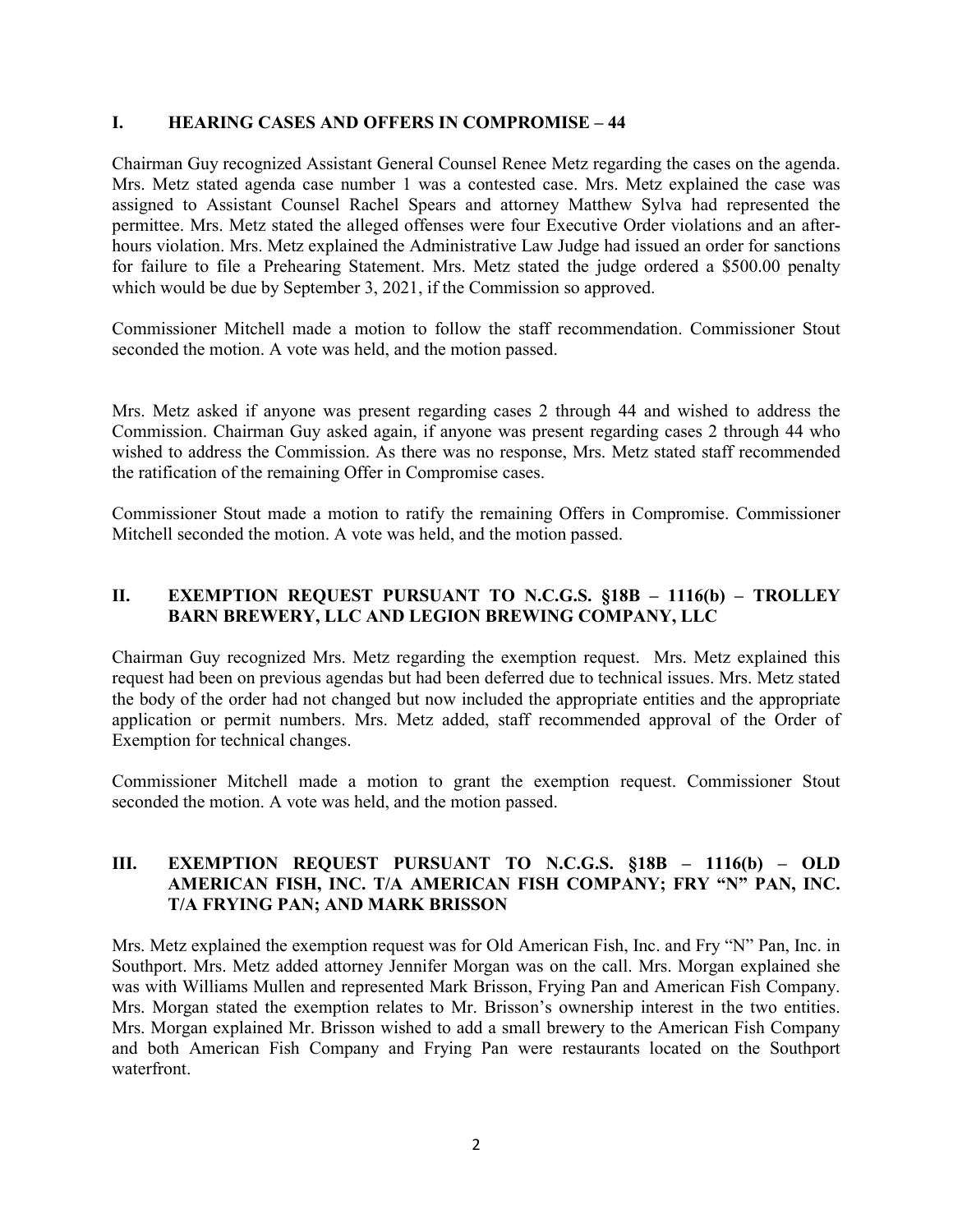Mrs. Morgan stated the brewery would be small and it was estimated to produce ten barrels the first year. Mrs. Morgan explained Mr. Brisson had agreed to the conditions the Commission requested, including hiring an independent general manager for the two entities to handle the alcohol ordering. Mrs. Morgan stated she had discussed the request with Commission counsel.

Chairman Guy thanked Mrs. Morgan and asked if anyone had questions, and there were none.

Commissioner Stout made a motion to follow the staff recommendation. Commissioner Mitchell seconded the motion. A vote was held, and the motion passed.

# **IV. OTHER BUSINESS**

Chairman Guy explained the new warehouse contract had taken effect on July 1, 2021 and, as with any new project, there were bugs to be corrected. Chairman Guy stated the parties involved had met regarding the concerns. Chairman Guy stated he knew the difficulties would be corrected but the ABC Boards have been suffering due to the issues.

Chairman Guy stated he recommended the Commission reduce the bailment charge from \$2.75 to \$1.50 retroactively beginning on July 1, 2021 and continue for 120 days. Chairman Guy explained the bailment charge provided the funds that support the warehouse and it is paid by the Boards per case. Chairman Guy stated there had been an increase to the bailment to become effective August 1, 2021. Chairman Guy explained, as the Boards have not yet been billed for the bailment fees for the month of July, the reduction could be effective July 1, 2021. Chairman Guy requested a motion.

Commissioner Mitchell made a motion to accept the recommendation and reduce the bailment fee for 120 days beginning July 1, 2021. Commissioner Stout seconded the motion. A vote was held, and the motion passed.

Chairman Guy again recognized Mrs. Metz. As a follow-up to the bailment reduction, Mrs. Metz explained there were two contract amendments for the Commission to approve as recommendations to the Department of Public Safety. DPS was the signatory of the contract with the vendor. Mrs. Metz added the warehouse contractor has offered to reduce some fees.

Mrs. Metz stated the first amendment would be for a four-month period, July 1, 2021 through October 31, 2021, and would provide a reduction of the per load price from \$2,350.00 to \$2,150.00. Mrs. Metz explained, on November 1, 2021, the price would revert to \$2,350.00.

Mrs. Metz stated the second amendment would provide the Boards, which have been approved to pick up their own alcohol orders from the Commission warehouse, also referred to as Hot Shot loads, a fee reduction to \$2,000.00. Mrs. Metz explained the reduction would make up for the actual use of the vendor's trucks and fuel. Mrs. Metz added the amendments were recommendations to be forwarded to DPS as contract amendments.

Chairman Guy stated, rather than address the amendment recommendations separately, the Commission would consider them together. Chairman Guy asked if there were any questions. Commissioner Mitchell requested Mrs. Metz reread the recommended amendments, and she did so. Chairman Guy explained there was still an expense for the preparation of each load, for both picking